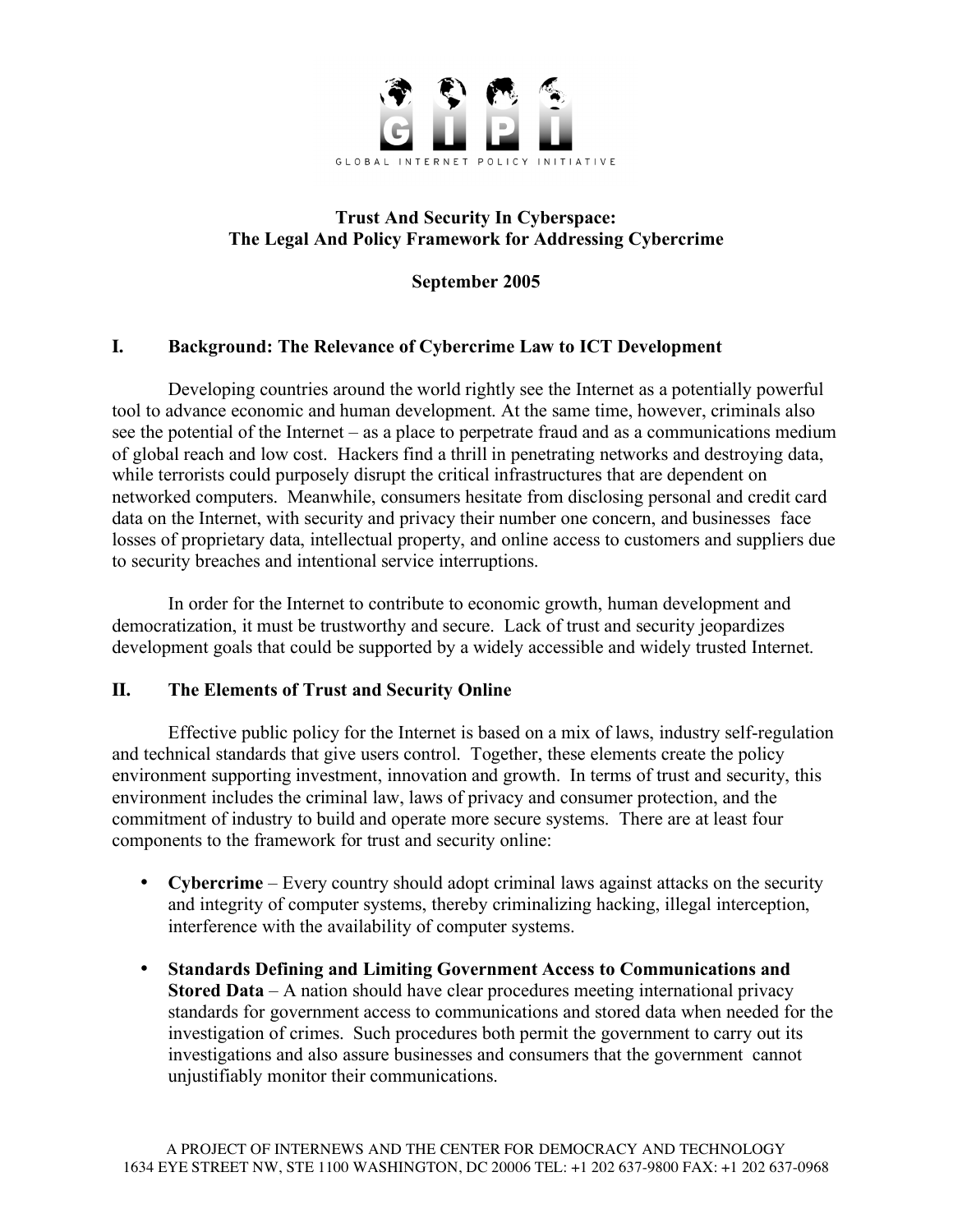- **Consumer Protection** Systems and rules must be in place facilitating the use of credit cards and electronic forms of payment, in a legal framework ensuring that a consumer or small business owner who transacts business online has recourse if the transaction does not go through or the goods or service purchased online are unsatisfactory. And consumers must be assured that data they provide to merchants will not be misused.
- **Computer and Network Security** In the final analysis, laws will not make computer networks more secure. The problem of computer crime will be solved only when makers of computer technology build more secure systems and when owners, operators and users of computer systems operate their systems in more secure manner. By and large, this is an area in which the private sector must lead. It is not the government's role to dictate standards or control technology design. Governments do need, however, to secure their own computer systems with proper security practices.

This memo focuses on the first two of these elements of cybersecurity: the criminal law and the legal standards for government surveillance.

## **III. Cybercrime Legislation**

### **A. Basic cybercrime provisions**

Every nation, as part of the legal framework promoting trust and confidence in cyberspace, should have basic criminal laws against activities that attack the confidentiality, integrity or availability of computer data and computer systems.

There are various ways to conceptualize cybercrime, and various names for specific offenses, but in general cybercrime law addresses four kinds of activity:

- **Data interception:** It should be prohibited to intentionally intercept, without right, by technical means, non-public transmissions of computer data to, from or within a computer system. This crime constitutes an essential element of cyber-trust, for it protects the confidentiality of communications. For example, it makes it illegal to intercept the email of another person. If the law already makes it a crime to intercept telephone conversations without legal authorization, then the telephone provision could be amended to cover all electronic communications. If the law does not protect the privacy of telephone communications, a general provision should be adopted making it a crime to wiretap telephone conversations and any other non-public electronic communications without a court order or some other permission (i.e., employers may in some countries listen to workplace conversations of employees).
- **Data interference:** It should be a crime to intentionally damage, delete, degrade, alter or suppress data in someone else's computer without right. This provision would cover, for example, intentionally sending viruses that delete files, or hacking a computer and changing or deleting data, or hacking a web site and changing its appearance. The element of intentionality is important, since otherwise producing defective software or unintentionally forwarding a virus would be a crime.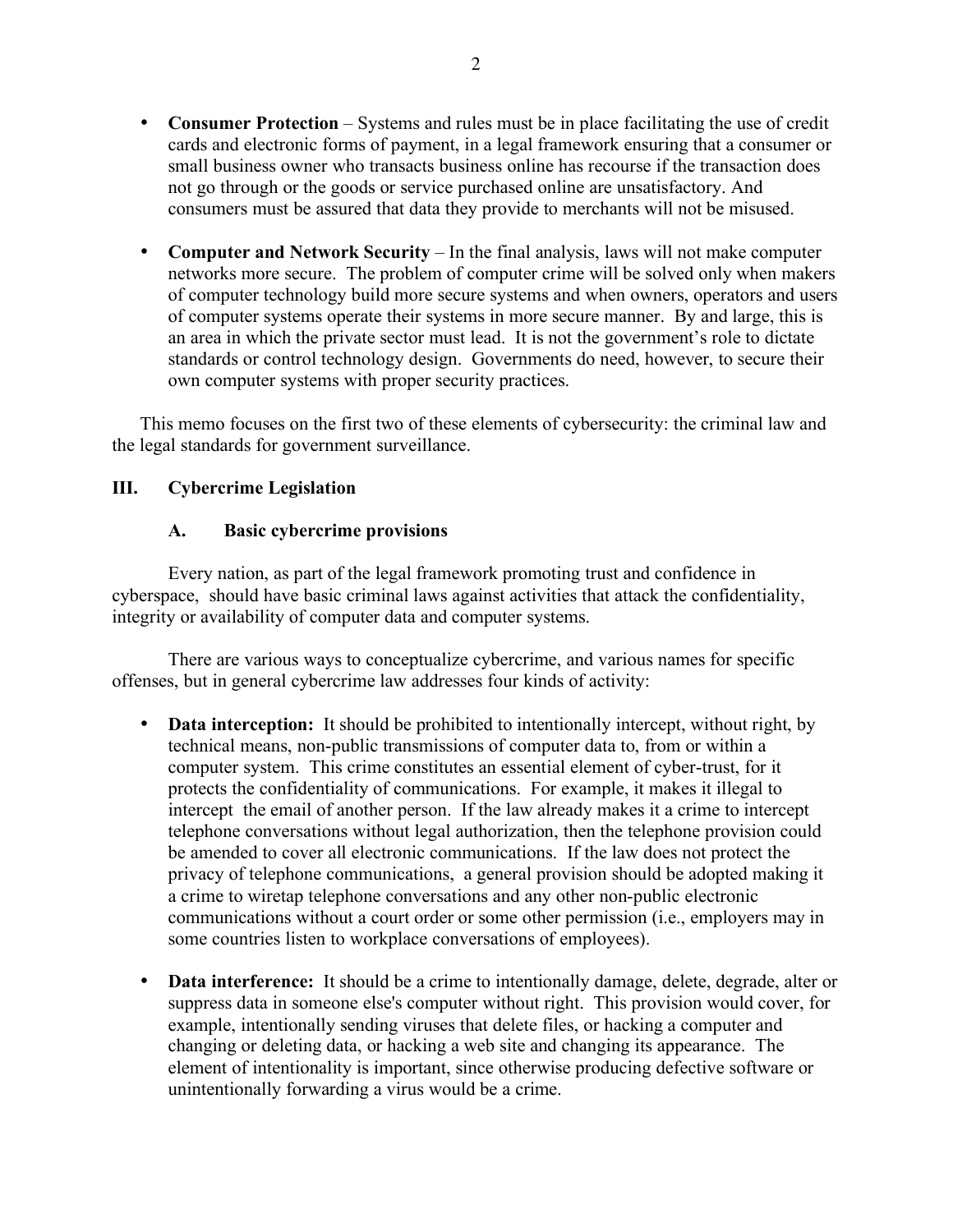- **System interference:** It should be a crime to intentionally cause serious hindrance without right to the functioning of a computer system by inputting, transmitting, damaging, deleting, deteriorating, altering or suppressing computer data. This provision should cover things like denial of service attacks or introducing viruses into a system in ways that interfere with its normal usage. It is important that this offense include, as an element of the offense, the concept that there must be significant harm (e.g., a certain threshold of monetary loss) in order for an offense to occur; otherwise, ordinary online behavior, such as sending one or just a few unsolicited emails, would be a crime, which is not sensible.
- **Illegal access**: This is the crime of intentionally accessing, without right, the computer system of another. It can be thought of as the cyberspace equivalent of trespass. (Looked at another way, illegal access is an offense against the confidentiality of stored data and therefore is analogous to illegal interception, which is an offense against the confidentiality of data in transit.) This crime must be carefully defined, lest it include common, harmless activity. In the most serious cases, the act of illegal access is part of another crime covered by the three listed above, such as data interference, or it involves another crime covered by offline law, such as theft of proprietary data (see below). In some legal systems, the definition of the crime of illegal access is limited to situations in which confidential information (medical or financial information) is taken, copied or viewed or where there is an intent to obtain confidential information or where access is obtained only by defeating security measures.

### $Computer-related or computer-facilitated crime$

Discussions of computer crime often extend into matters that are not crimes *against* computers, but are crimes *facilitated* by the use of computers. For example, theft is a crime in every legal system, and the criminal law should cover theft whether it occurs online or offline. Similarly, fraud is a crime, and ordinary fraud statutes will often use terminology that applies equally well to online conduct as it did to offline conduct. Other crimes, such as infringement of intellectual property rights or dissemination of child pornography also are not properly computer crimes – they are crimes that may be facilitated by use of a computer. Before adopting a series of separate offenses "facilitated by computer," governments should examine their traditional laws to see if they already cover computer-facilitated offenses as well. In many cases, traditional criminal laws will cover offenses committed online. And to the extent they do not, rather than establishing separate offenses for computer-related crime, it might be better to amend the general crimes laws to make it clear that they cover online conduct.

### **-- Application of basic criminal law concepts**

Nations may also want to consider how common concepts of the criminal law such as "aiding and abetting" or "attempt" apply to cybercrime. Thus, if a nation's law has the concept of an attempted offense, then that concept might apply to cybercrime. For example, launching a virus with intent to disrupt service might be a crime under the concept of intent even if the virus didn't work as intended. Similarly, if a nation's law has the concept of aiding and abetting, that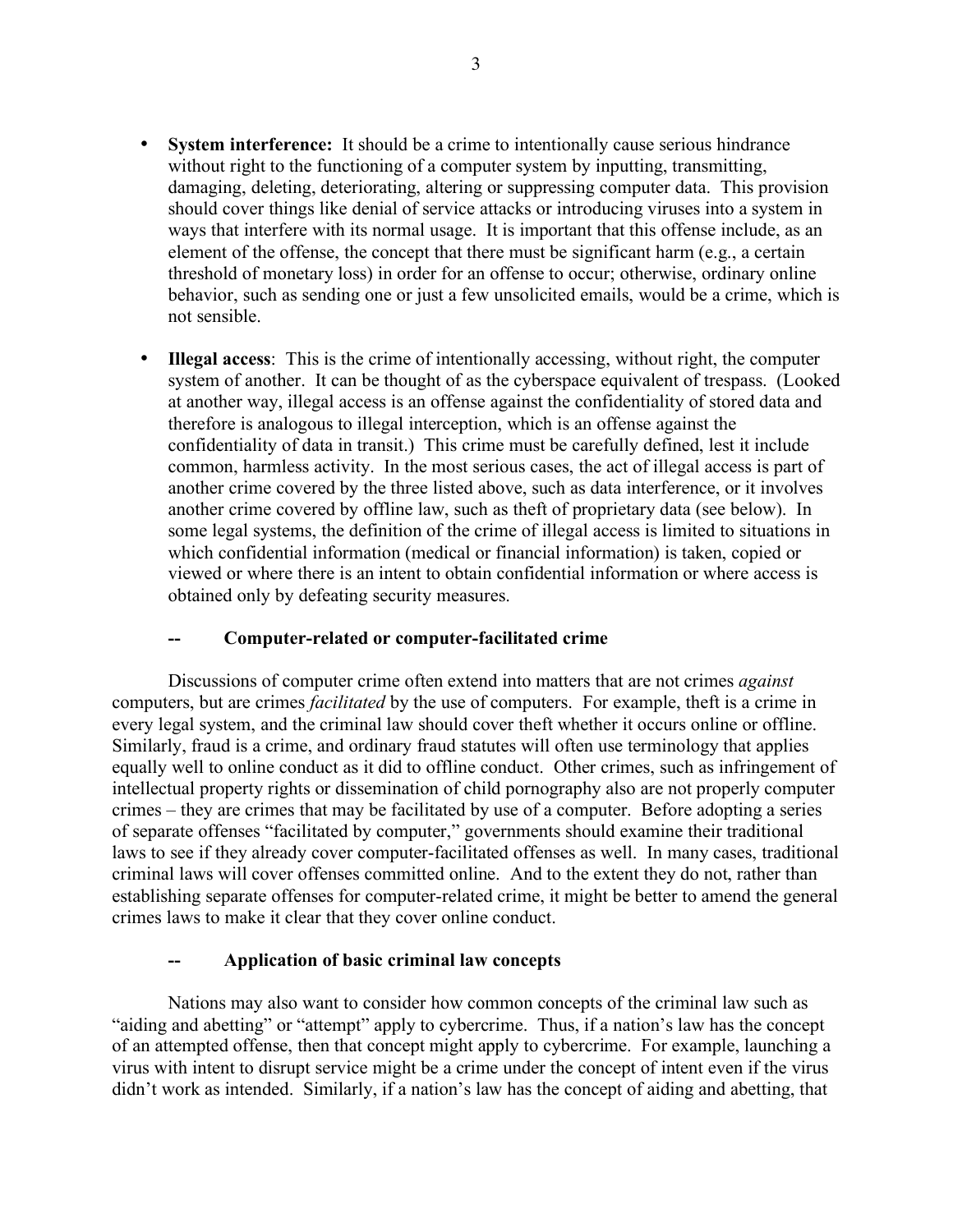might be applied to cyber-crime, such that one who intentionally produces a virus and provides it to another knowing or intending that it will be used to destroy data or interfere with a system may be guilty of data or network interference caused by the virus even if the virus was introduced into a network by someone else.

## **B. The COE Convention on Cybercrime**

In 2001, the Council of Europe completed drafting a Convention on Cybercrime.<sup>1</sup> As of September 15, 2005, the treaty had been ratified by only 11 countries, mostly in Eastern Europe. The number of ratifications has been sufficient for the convention to enter into force, on January 7, 2004. As of September 15, 2005, the convention had not been ratified by most Western European countries, nor had it been ratified by the United States, which played a major role in its drafting and had been invited to ratify it.

As a model, the convention has some positive and some negative elements. The convention is very broad, reaching far beyond computer crime as such. And having taken on the issue of government access to computer data (for all crimes), the treaty fails to address half of the issue (the privacy and human rights half). Accordingly, developing countries must be very cautious in approaching the COE convention as a model.

The COE convention is really three conventions in one, covering three different sets of issues, and developing nations looking to it as a model need not take on all three sets of issues at the same time. The three sets of issues covered by the Convention are:

- **Substantive computer crimes.** Despite the convention's title, only the first section of the treaty is focused on viruses, hacking or other attacks against computer systems or the computer-dependent critical infrastructures, and even that section extends into areas that cannot properly be called cybercrimes.
- **Government access to communications and computer data.** The second major part of the treaty is intended to require governments to adopt laws on search and seizure of computer evidence, disclosure to governments of computerized records of any kind, and electronic interception of communications -- for all kinds of crimes. These kinds of measures pose serious privacy questions, discussed below, that are not addressed in adequate detail in the convention. Especially in developing and transitional societies, unregulated government surveillance can seriously undermine trust in the Internet.
- **Trans-border cooperation.** The third major section of the treaty aims to require governments to cooperate with other countries seeking to search and seize computers, compel disclosure of data stored in computers, and carry out real-time interceptions – in all kinds of criminal cases – in other countries. And it covers extradition for computer crimes as defined under the treaty.

<sup>1</sup> The treaty, ETS no. 185, is online at http://conventions.coe.int/treaty/EN/cadreprincipal.htm along with an extensive Explanatory Report. It is very important that nations looking to the convention as a model also carefully consider the Explanatory Report, which has extensive explanations of the meaning of the treaty's sometimes cryptic provisions.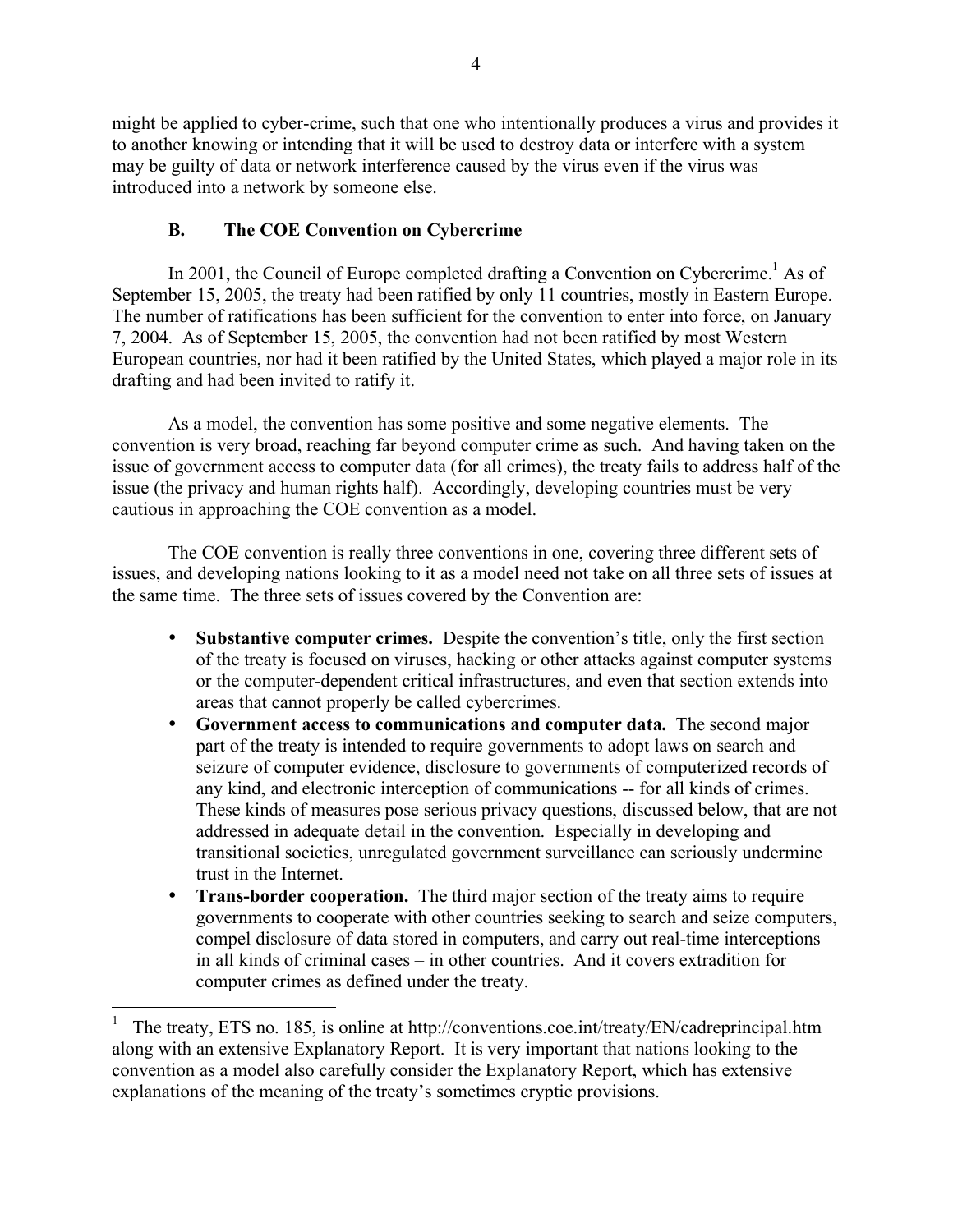#### **-- Substantive criminal offenses under the COE convention**

Articles 2-5 of the convention address crimes against computers, computer communications and computerized data – these are the only offenses under the treaty that can really be called "cybercrimes." As noted above, these basic cybercrimes are

- Illegal access (Article 2);
- Illegal interception (Article 3):
- Data interference (Article 4);
- System interference (Article 5).

However, in the Convention itself these provisions are drafted in very broad and vague terms that could cover a wide range of common behavior. For example, Article 2 calls upon states to establish as a criminal offense "when committed intentionally, the access to the whole or any part of a computer system *without right*" (emphasis added). On their face, these words would make it a crime to send an unsolicited email, since the sender of an unsolicited email "accesses" the recipient's computer (or the mail server of the recipient's ISP) without right. The drafters of the Convention did not intend this outcome, and nations following the Convention should be careful to make it clear that "without right" does not cover common activities inherent in the Internet. As the Explanatory Report states, "legitimate and common activities inherent in the design of networks, or legitimate and common operating or commercial practices should not be criminalised." (Para. 38.) These would include, for example, sending electronic mail without it having been first solicited by the recipient; accessing a web page, directly or through hypertext links; or using "cookies" or "bots." (Para. 46, 48.)

Further point of caution: the Explanatory Report also states that the phrase "without right" may refer to conduct undertaken without contractual authority. This interpretation seems unwise, for it could make violations of a service provider's terms of service into a criminal offense. The ISP subscriber who uses the service for a purpose prohibited by the terms of service is accessing the computer of the ISP "without right." The student who uploads or downloads a single music file in violation of the university's policy for granting students Internet access is committing a crime. We recommend that the crime of illegal access not apply to situations involving the violation of contracts with service providers.

Articles 7-10 of the convention reach more broadly, covering crimes involving the use of a computer to engage in conduct that is normally already a crime offline (i.e., forgery, fraud, and the distribution, production or possession of child pornography, copyright infringement). As explained above, adopting special provisions for computer-facilitated offenses will be unnecessary in some legal systems and might improperly suggest that a crime committed online is worse than the same crime committed offline. It is wise for governments to ensure that longstanding laws against forgery, fraud and child pornography do not exempt online conduct,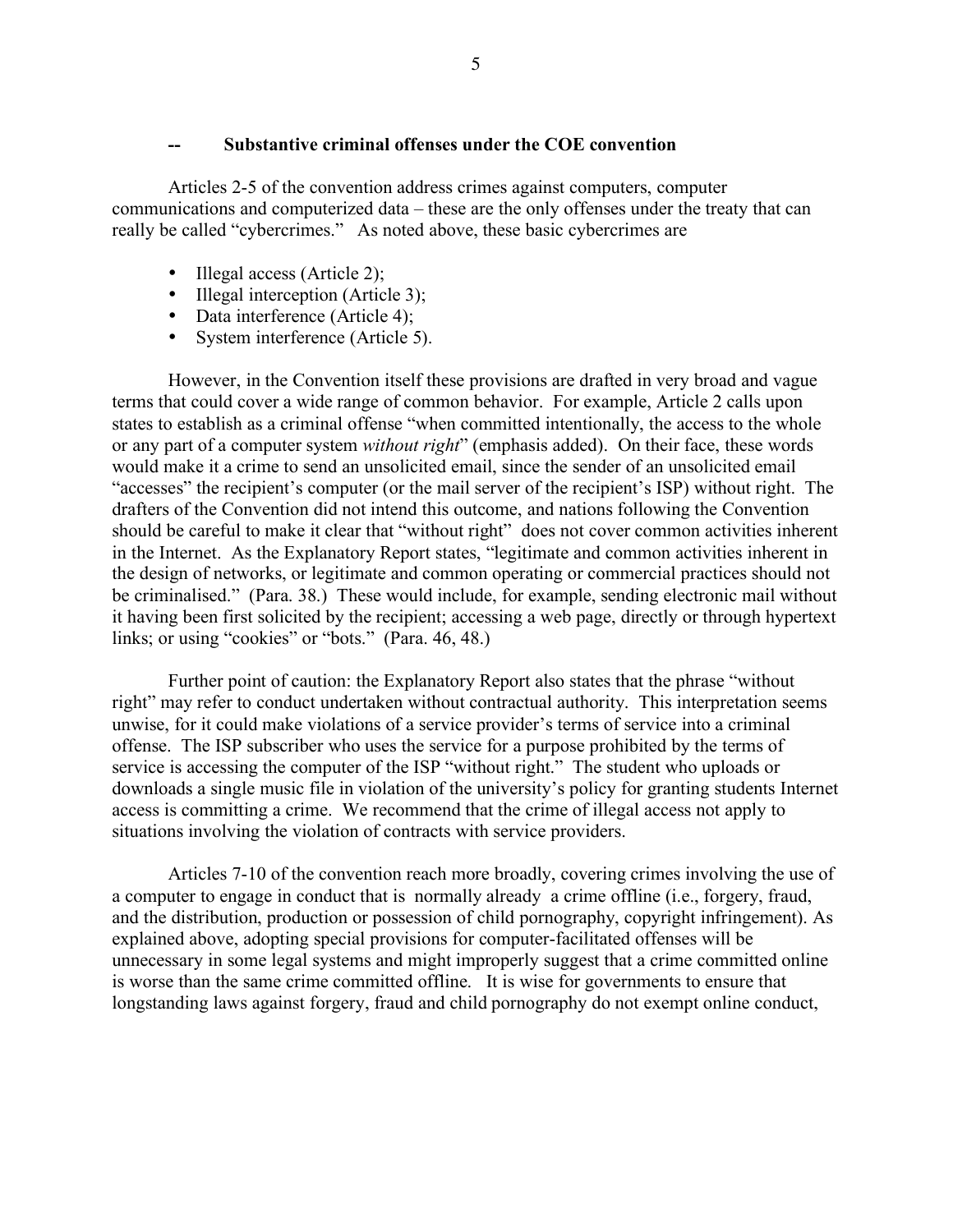but as a general matter laws should be technology neutrality, and nations should probably avoid adopting separate code provisions for fraud online and fraud offline.<sup>2</sup>

## **IV. Surveillance standards and privacy protections**

Consideration of cybercrime often leads to questions about the standards under which the government is authorized to obtain access to the electronic communications and computer data that may constitute evidence of cybercrime and other types of crime. Many countries have procedural laws granting the government investigative powers to access information stored in computers. These include judicial orders for the production stored data and warrants for the immediate search and seizure of computers and computerized data. Many countries also allow real-time interception of communications and the traffic data or transactional data that shows the origin and destination of communications.

Government seizures or compelled disclosures of data stored in computers and government interceptions of communications and traffic data constitute an intrusion on personal privacy. The right to privacy is widely recognized as a fundamental human right under the Universal Declaration of Human Rights, the International Covenant on Civil and Political Rights, the European Convention on Human Rights, and the American Convention on Human Rights.

Under most advanced legal systems, such privacy intrusions are permissible, but only in accordance with clear standards in the law, requiring justification and prior independent approval, which in many legal systems means approval by a judge. Governments addressing interception and data access issues must be sure to address the procedural standards for government access to communications and computer data. An emerging body of international experience provides useful guidance.

# **A. International standards for real-time interception**

Given the grave privacy intrusion that real-time interception represents, strict legal standards apply to its authorization. Based upon developing national and international standards,<sup>3</sup> it is possible to identify certain elements that should govern any legal system for live interception of communications:

• The standards for interception should be fully and clearly spelled out in legislation available to the public, with sufficient precision to protect against arbitrary application

 $2\degree$  That said, child pornography, which is internationally condemned, is easily facilitated by computers and governments should be sure that their laws adequately prohibit the production and dissemination of such material., lest they become havens for its production or online hosting.<br>Likewise, protection of intellectual property is one of the important building blocks of cyberlaw.  $\beta$  Perhaps the most developed body of international law on communications interception can be found in Europe, where the basic privacy principle in Article 8 of the European Convention of Human Rights has been given greater definition by the European Court of Human Rights (ECtHR). The principles outlined here are drawn from the case law of the ECtHR.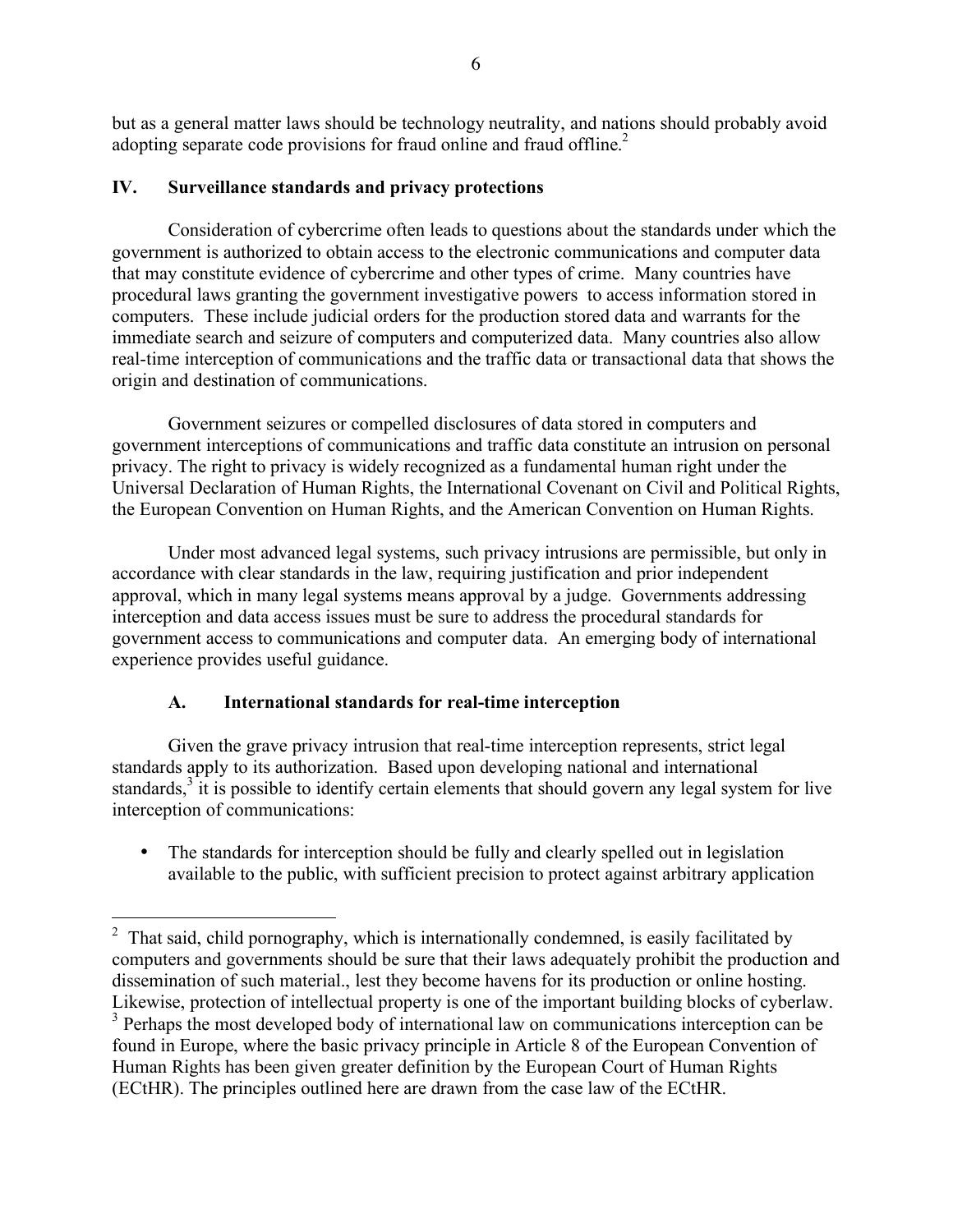and so that citizens are aware of the circumstances and conditions under which public authorities are empowered to carry out such surveillance.

- Approval should be obtained from an independent official (preferably a judge),<sup>4</sup> based on a written application giving reasons and setting forth facts justifying the intrusion, and the approval should be manifested in written order.
- The legislation should limit surveillance only to the investigation of specified serious offenses.
- Approval should be granted only upon a strong factual showing of reason to believe that the target of the search is engaged in criminal conduct.
- Approval should be granted only when it is shown that other less intrusive techniques will not suffice.
- Each surveillance order should cover only specifically designated persons or accounts generalized monitoring should not be permitted.
- The rules should be technology neutral all one-to-one communications are treated the same, whether they involve voice, fax, images or data, wireline or wireless, digital or analog.
- The scope and length of time of the interception should be limited, and in no event should the surveillance extend longer than is necessary to obtain the needed evidence.
- The surveillance should be conducted in such a way as to reduce the intrusion on privacy to an unavoidable minimum necessary to obtain the needed evidence.
- The enabling legislation should describe the use to which seized or intercepted material could be put; information obtained for criminal investigative purposes may not be used for other ends.
- The law should specify procedures for drawing up summary reports for a judge's review and precautions to be taken in order to permit inspection of the recordings by the judge and by the defense.
- In criminal investigations, all those who have been the subject of interception should be notified after the investigation concludes, whether or not charges results.
- Personal redress should be provided for violations of the privacy standards.

These elements should be embodied in any national law for interception of communications (telephone calls, e-mail, and other electronic communications). Many of the same provisions are also applicable to search and seizure orders for computer data.

# **-- COE Convention must be supplemented with privacy protections**

The COE Convention on Cybercrime explicitly requires that interceptions of communications and searches and seizures for stored data be conducted pursuant to the privacy

<sup>&</sup>lt;sup>4</sup> Klass v. Germany, 6 September 1978, 2 EHRR 214 ("The Court considers that, in a field where abuse is potentially so easy in individual cases and could have such harmful consequences for democratic society as a whole, it is in principle desirable to entrust supervisory control to a judge.").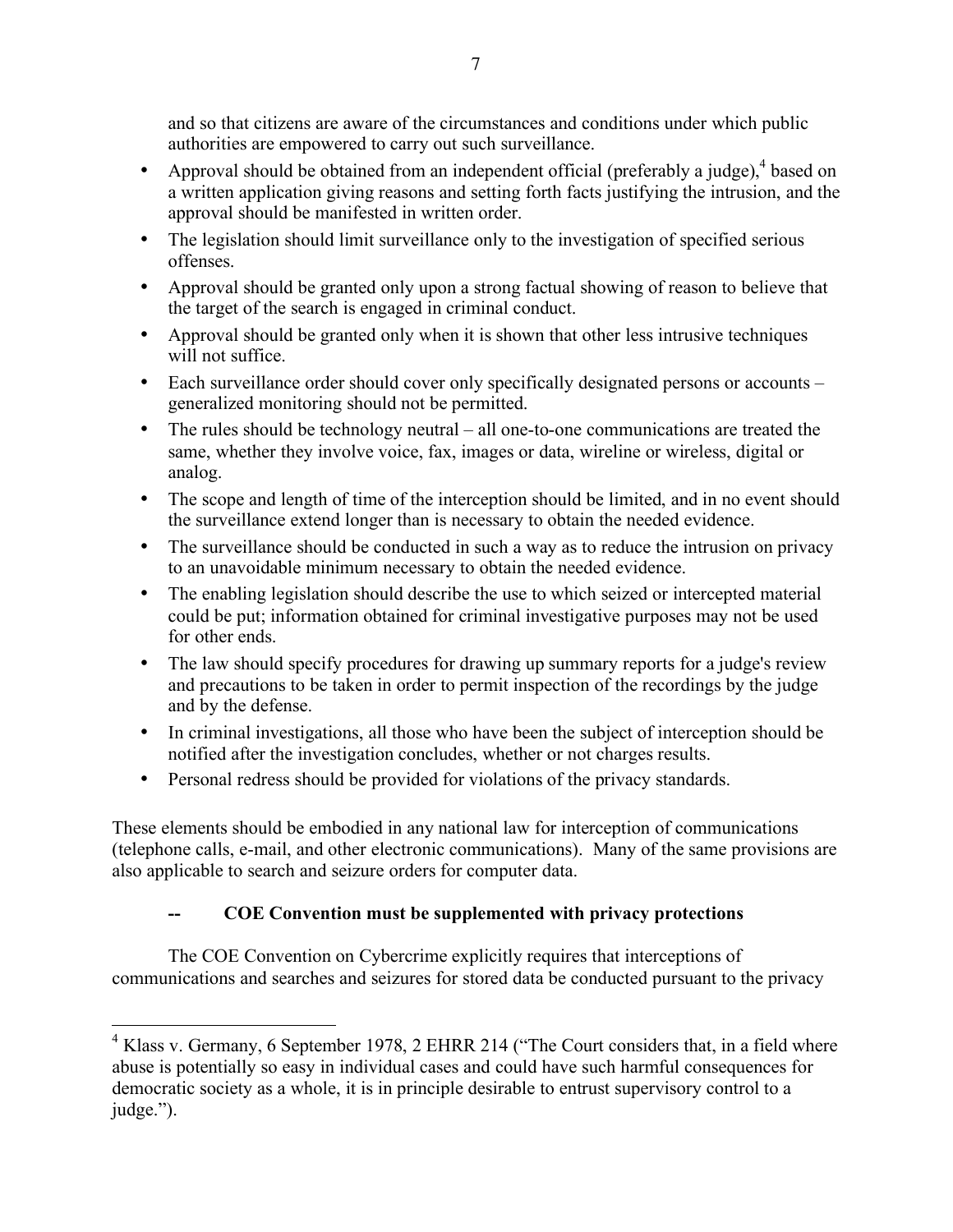principles set forth in the European Convention on Human Rights. Article 15 of the Cybercrime Convention provides:

> 1. Each Party shall ensure that the establishment, implementation and application of the powers and procedures provided for in this Section are subject to conditions and safeguards provided for under its domestic law, which shall provide for the adequate protection of human rights and liberties, including rights arising pursuant to obligations it has undertaken under the 1950 Council of Europe Convention for the Protection of Human Rights and Fundamental Freedoms, … and other applicable international human rights instruments, and which shall incorporate the principle of proportionality.

2. Such conditions and safeguards shall, as appropriate in view of the nature of the power or procedure concerned, inter alia, include judicial or other independent supervision, grounds justifying application, and limitation on the scope and the duration of such power or procedure.

Unfortunately, the drafters of the treaty failed to spell out specific procedures that would comply with the European Convention of Human Rights. Nations not bound by the human rights principles of the COE should nevertheless look to the principles laid down by the European Court, summarised above, as well as to the surveillance laws of countries like Canada and the United States that have strong traditions of an independent judiciary and protection of privacy. Especially in developing and transitional societies, which may not have a fully defined set of rules for searches and seizure and surveillance in the offline world, it is important to give close attention to the development of strong standards for government surveillance in the digital context.

#### **B. Data retention and other government design mandates**

A number of developed countries (including the United States) have imposed design mandates on telephone common carriers (and, in some countries, ISPs), requiring that communications networks be designed to support government surveillance. Some countries have adopted, or are debating the adoption of, laws requiring service providers to retain traffic data on all communications for a specified period of time (a mandate referred to as "data retention"). These mandates have been very controversial. They threaten the privacy of citizens and they impose considerable costs on service providers. It should be noted, therefore, that the COE Cybercrime Convention does *not* impose design mandates, technical standards, or data retention requirements on service providers.<sup>5</sup> The treaty is intended solely to set procedures for preserving, seizing or accessing whatever data is otherwise available for business purposes, using whatever current technical capabilities companies may have, and it does not require changes in technology or business practices.

<sup>&</sup>lt;sup>5</sup> Similarly, the European Union in 2002 adopted a directive on privacy in the communications sphere that permits but does not require member countries to adopt data retention requirements.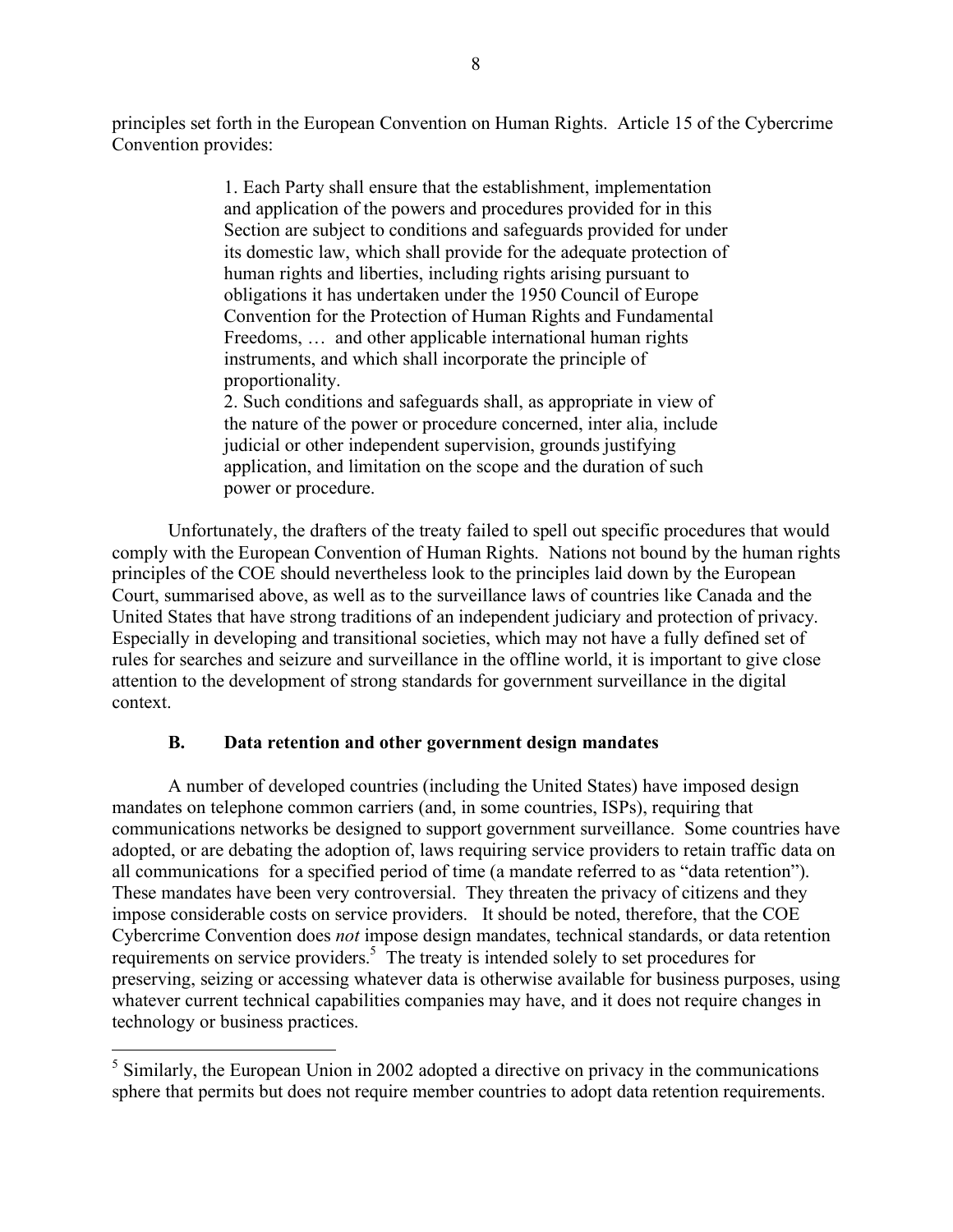Articles 20 and 21 of the COE convention specifically state that the real-time interception laws required under the convention shall empower competent authorities to "compel a service provider, *within its existing technical capability*," to collect or record, or to co-operate and assist the competent authorities in the collection or recording of, traffic data and communications content. The Explanatory Report states: "The article does not obligate service providers to ensure that they have the technical capability to undertake collections, recordings, co-operation or assistance. It does not require them to acquire or develop new equipment, hire expert support or engage in costly re-configuration of their systems." Para. 221.

The COE treaty also recognizes the legitimacy of anonymous communications. The Explanatory Report makes it clear that the convention does not impose on service providers any obligation to keep records of their subscribers. Thus, under the Convention, a service provider would not be required to register identity information of users of pre-paid cards for telephone service, nor is it obliged to verify the identity of subscribers or to resist the use of pseudonyms by users of it services. Para. 181.

### **C. Encryption**:

Any legal rules limiting the import, export or use of encryption should be eliminated. Strong encryption is crucial to securing the Internet, and the developed countries, which previously sought to control encryption, have in recent years concluded that, on balance, the general availability of encryption will improve security, not interfere with it. Accordingly, most developed countries no longer restrict encryption. The 1997 OECD Guidelines on Cryptography Policy and the 1998 European Commission report express strong support for the unrestricted development of encryption products and services. Based on these statements, Canada, Germany, Ireland, and Finland announced national cryptography policies based on the OECD Guidelines, favoring the free use of encryption. France, which had long restricted encryption, reversed that policy in January 1999 and announced that people can use encryption without restrictions. In December 1997, Belgium amended its 1994 law to eliminate the provision restricting cryptography. The United States, which had sought to limit use of encryption by limiting its export, lifted almost all restrictions on the export of encryption in 2000.

#### **V. Resources**

The United States has one of the most fully developed bodies of cybercrime laws and detailed surveillance laws. The U.S. Department of Justice has published *Federal Guidelines for Searching and Seizing Computers* to provide guidance to police agencies in the U.S. but the document may also be useful to policymakers in developing and transitional societies: http://www.cybercrime.gov/searching.html. The DOJ website has many other materials, at http://www.cybercrime.gov

Various international bodies have worked on this issue, resulting in a body of material that could provide a roadmap to developing and transitional countries: